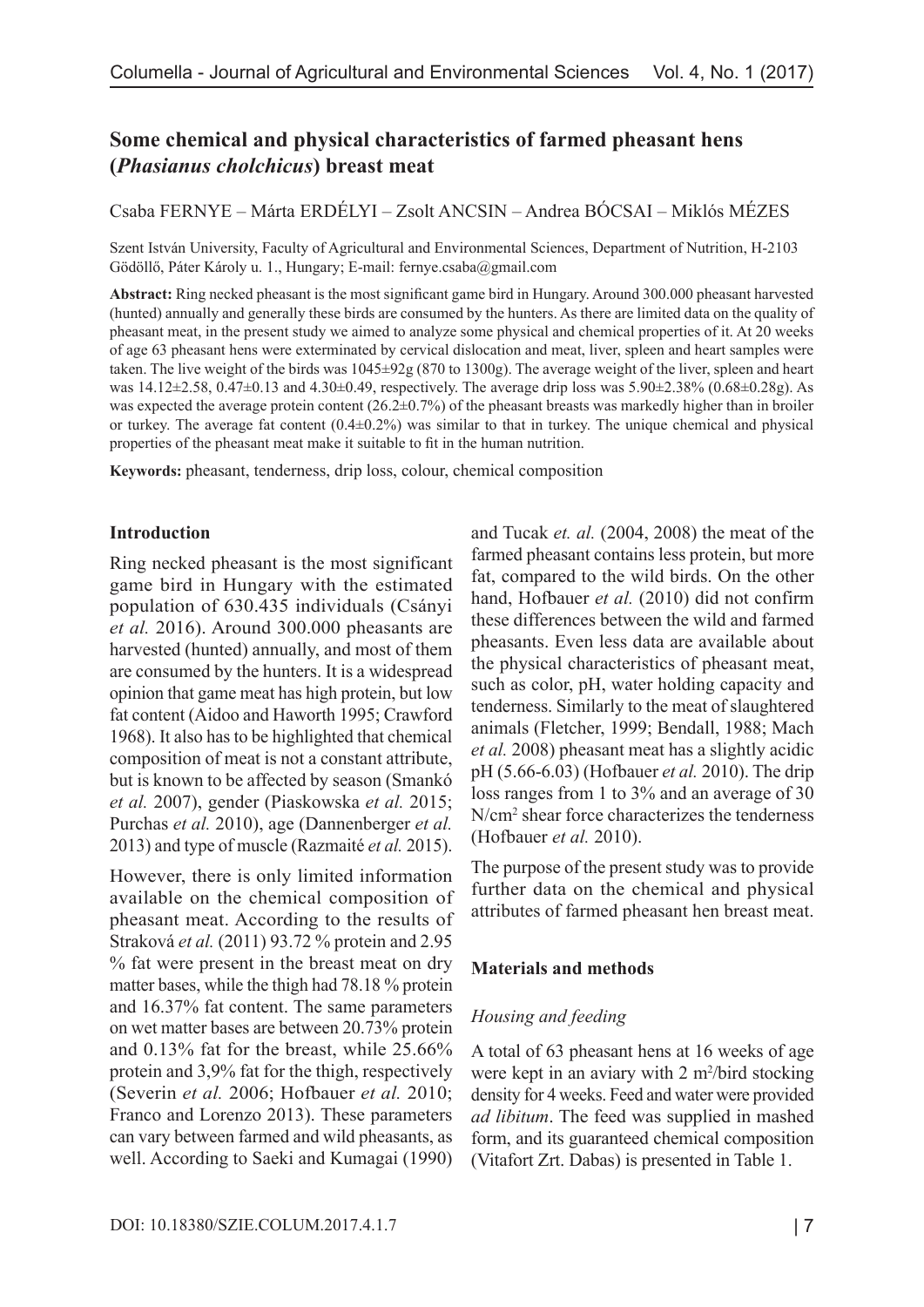| Metabolisable energy (MJ/kg)      | 10.69 |
|-----------------------------------|-------|
| Crude protein (g/100g dry matter) | 19.34 |
| Crude fat (g/100g dry matter)     | 2.90  |
| Crude fiber (g/100g dry matter)   | 4.10  |
| Crude ash (g/100g dry matter)     | 7.20  |
| Lysine $(g/100g$ dry matter)      | 0.95  |
| Methionine $(g/100g)$ dry matter) | 0.45  |
| Ca $(g/100g$ dry matter)          | 1.02  |
| $P(g/100g$ dry matter)            | 0.70  |
| Na $(g/100g$ dry matter)          | 0.15  |

*Table* 1. Chemical composition of the diet

*Sampling*

At 20 weeks of age individual live weight of the pheasants was measured. Then the birds were exterminated by cervical dislocation and exsanguination and *post mortem* meat, liver, spleen and heart samples were taken, and their weight was determined. Besides absolute organ weight, relative weight of the organs was also calculated, to normalize the variability due to different body weight. The physical and chemical characteristics of the meat were determined in the breast (*m. pectoralis major*) of the birds. For chemical analyses and tenderness measurements the samples were stored at -20°C until analysis, while the other measurements were made on fresh or chilled (4°C) samples.

# *Physical characteristics*

The pH, colour and water holding capacity were tested on meat samples from 43 pheasants. After the slaughter both pectoral muscles (left and right) were removed from the carcass. The left muscles were tested for pH and colour, while the right muscles were used to determine the water holding capacity.

Measurements of the pH were carried out with WTW pH 330 (Weilheim, Germany) sensor simultaneously with colour measurements.

Water holding capacity (WHC) is normally described with drip loss analysis. For this purpose the small pectoral muscle (*m. pectoralis minor*) was removed from the right breast and modified Honikel (1998) method was used to determine weight loss. Thus the samples were pierced and hanged in the fridge at 4 °C and left there for 96 hours. Weight of the samples was measured at hanging (0) and 96 hours later and drip loss was calculated accordingly (Lesiak *et al*. 1995).

Objective colour analysis was done with Minolta CR-300 chromameter on the fresh cut surface of the muscles at 0 and 36 hour *post mortem*. This device works with reflectance spectrometry and the evaluation was done with the use of CIELAB (Commission Internationale de l'Eclairage, Paris, France, 1976) coordinates of lightness  $(L^*)$ , redness  $(a^*)$  and yellowness  $(b^*)$ . For tenderness analysis the left pectoral muscle of 20 separate birds were taken (the same bird were used in chemical analysis). After weighing, the muscles were fried in an electric contact griller until their core temperature reached 72°C. Tenderness was tested on the grilled meats after a short cool-down period (until the samples reached room temperature). The samples were cut into prismatic slices with a cross section of 1cm2 . The slices were tested with a TA.XT. plus Texture Analyser (Stable Micro Systems, Godalming, United Kingdom) attached with a Warner-Bratzler device. The shear blade (1.016 mm thick) had vee-shaped 60° angle. The blade was moving with 2 mm/sec speed. Three cuts were made on each muscle prism and the mean value of the cuts was recorded.

# *Chemical composition*

Due to the number of different tests the samples for chemical analysis (and tenderness) had to be taken from 20 separate pheasant hens. After slaughtering the right pectoral muscle was removed, packed in plastic bags, and stored at -20°C for further processing. Before analysis, the samples were thawed to room temperature and all visible adipose and connective tissue was cut away, then the meat was ground and homogenized. Dry matter content was measured by drying at 105°C up to constant weight (MSZ ISO 1442 - 2000). The crude protein content was determined with Kjeldahl method (MSZ 5874/8-78). Soxhlet extraction with hexane as solvent (MSZ ISO 1443-2002) was used for the total lipid content analysis, while ash content of the meat was measured with incineration at 550 °C to constant weight (MSZ ISO 936).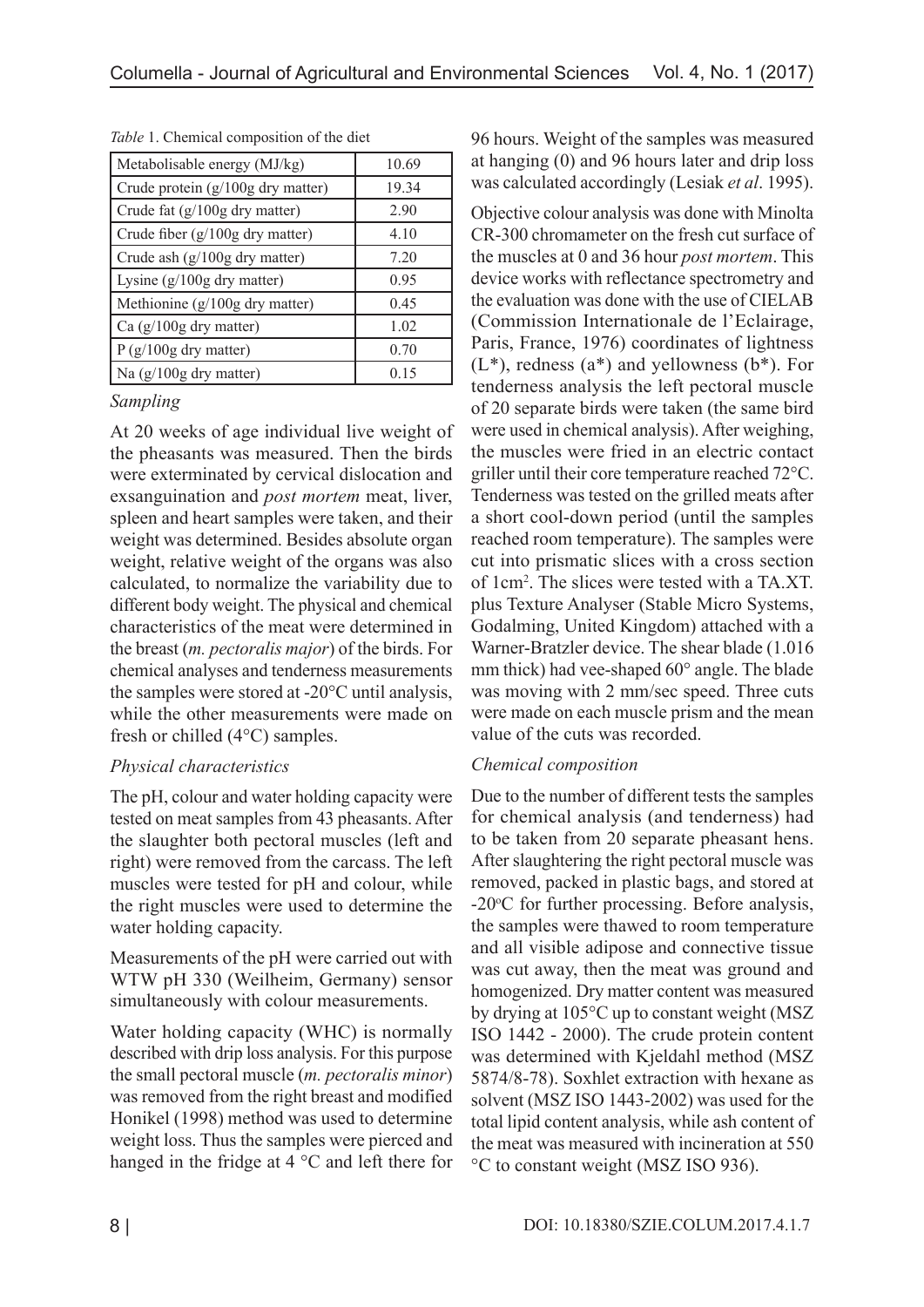## *Statistical analysis*

Correlation coefficient for pH and drip loss was generated using the Pearson's Correlation Coefficient in GraphPad InStat 3.05 software (GraphPad Software, San Diego).

#### **Results and discussion**

#### *Physical characteristics*

The average live weight of the birds was 1045±92g (ranged from 870 g to 1300 g). In previous reports of Tucak *et al.* (2008) (970±157 g) and Hofbauer *et al.* (2010) (912 $\pm$ 142 g) slightly lower weights were outlined, but accurate comparison is not possible, because the age and diet of the birds was not defined in those articles. However, Kuzniacka and Adamski (2010) found 978±10.5 g average live weight at 24 weeks of age using a finisher diet from the 17th week of growing period with higher energy, but somewhat lower protein content than in our investigation. The difference was only 67 g lower than in our investigation. Altogether, it can be said that growth performance of our pheasant hens can be considered as typical for the species.

The weight of the breast muscles was comparable to the earlier findings of Hofbauer et al. (2010), however, both the absolute  $(177.72\pm 24.33 \text{ g})$ and the relative breast weight (17.70±2.22%) were markedly lower than those in the report of Tucak *et al.* (2008). The average weight of the liver spleen and heart were  $14.12\pm2.58$  g, 0.47 $\pm$ 0.13 g and 4.30 $\pm$ 0.49 g, respectively. Interestingly, in earlier studies Szabó *et al.* (2006; 2010) found different weights for liver and heart  $(18.6\pm 2.29 \text{ g}, 2.1\pm 0.3 \text{ g respectively}).$ However, these results have been found in adult males, and the age of the birds is not known. Other authors presented results about the weight of visceral organs together, such as "edible viscera" (Hofbauer *et al.* 2010) and "liver and heart" (Tucak *et al.* 2008) accurate comparison between these parameters can not be done. The only report available on female pheasants with separate organ weight was published by Straková *et al.* (2005), and they found 15.89 g for liver and 5.58 g for heart. Relative organ weights calculated from the data given in the cited article are 1.91% and 0.67% for liver and

heart, respectively. In our experiment relative weight of liver was found to be 1.35% and 0.41% for the heart. Referred to the fact that the measurements of Straková *et al.* (2005) were done at 13 weeks of age, our results are considered to be below the literature data.

Considering quality traits of the breast meat, slight increase was found in the pH during the 36 hours of chilling period (Table 2.). *Table* 2. Colour and pH values of the meat samples 0 and 36 hour post mortem (n=43)

|                | Γ*                                               | $a^*$ | h*<br>(Lightness) (Redness) (Yellowness) | pH              |
|----------------|--------------------------------------------------|-------|------------------------------------------|-----------------|
| 0 <sub>h</sub> | $49.27 \pm 4.25$ 5.84 $\pm 2.17$ 6.55 $\pm 1.90$ |       |                                          | $5.52 \pm 0.14$ |
|                | $36h$ 48.53±3.82 5.61±1.78 7.59±2.74             |       |                                          | $5.67 \pm 0.19$ |

However, even after culling the pH was as low as 5.52 and remained below 6.0 after 36 hours of storage. This data is important, because it is known that when the pH is lower than 6.0 the muscle protein denaturation may increase. The pH values found in our investigation were similar to those of Kokoszynski *et al.* (2012) for 16-week-old hens (5.87±2.60) or by Hofbauer *et al.* (2010) for pheasant (5.55±0.16). This pH range, between 5.6 to 6.0 is considered to be normal for raw poultry meat (Fletcher, 1999). The average weight of the small pectoral muscles was 11.87±2.78 g and the average drip loss was 5.90±2.38% (0.68±0.28 g), which is notably higher as was found by Hofbauer *et al.* (2010) in pheasant (2.19±1.37%). Corresponding values were found in pale broiler breast fillets (Woelfel *et al.* 2002) and turkey breast stored at high temperature (30<sup>°</sup>C) (Lesiak *et al.* 1996). According to the results of Hofmann (2004) the lower pH in the muscle has correlation with higher drip loss during storage. There was a moderate negative correlation  $(r = -0.4421)$ between the pH and drip loss of the meat samples  $(p < 0.01)$ . However, other factors may also contributed resulting higher drip loss such as stress during the handling and slaughtering. Game meats are typified with a deeper red colour than that of the meat of other livestock animals. Our results (Table 2) partially confirmed this concept as - even with the dominant yellowness  $(b^*)$  -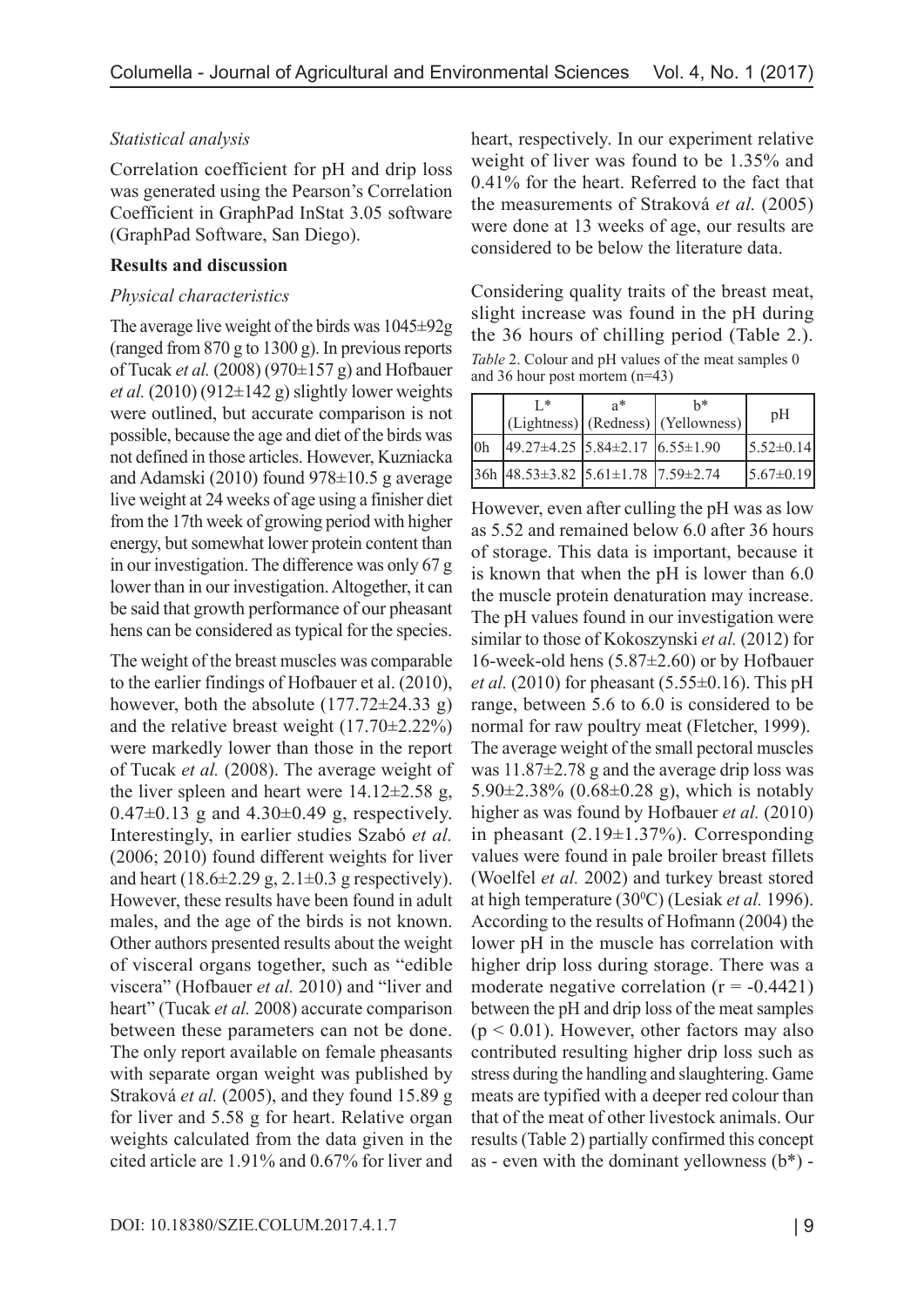the redness (a\*) values were markedly higher than in broiler meat (Allen *et al.* 1997; Fletcher 1999). Turkey meat however poses similar redness; while its yellowness is considerably lower (Fraqueza *et al.* 2006). However, the average redness (a\* value) was slightly higher than in other pheasant hens (Hofbauer *et al.* 2010). Considerably higher red (a\* 16.5 and 18.1) values were revealed in different genetic groups of pheasants at 16 weeks-of-age by Kokosznynski *et al.* (2012), while lightness  $(L^*)$  and yellowness  $(b^*)$  values were similar.

According to the shear force results  $(2.62\pm0.93\text{kg})$ of present study, the pheasant meat was found to be slightly less tender than the broiler chicken (1.98-2.10 kg) (Castellini *et al.* 2002) or the turkey meat (1.69 kg) (Ngoka *et al.* 1982). However, our result was still below as compared to previous literature data for the tenderness of pheasant meat as 2.9-3.2 kg value as was reported Hofbauer *et al.* (2010). These characteristics could be hypothetically attributed to the higher proportion of connective tissue, and increased heat stable cross-links between collagen fibrils and subsequent tensile strength in different species and ages (Owens *et al.* 2004).

# *Chemical composition of meat*

As was expected, the average protein content  $(26.2\pm0.7\%)$  (Table 3.) of the pheasant breasts was markedly higher than in broiler chicken (Castellini *et al.* 2002) or turkey breasts (Ngoka *et al.* 1982). The average protein value in our study was even higher than in the earlier studies  $(25.38\pm0.68$  and  $25.03\pm1.08$  respectively) of Tucak *et al.* (2008) and Hofbauer *et al.* (2010). Hofbauer *et al.* (2010) mentions that higher protein content can be associated with higher

*Table* 3. Chemical composition and tenderness properties of pheasant meat (n=20)

|                          | Mean | SD.          |
|--------------------------|------|--------------|
| Shear force (kg)         | 2.62 | 0.93         |
| Dry matter $(g/100g)$    | 27.2 | 0.5          |
| Crude protein $(g/100g)$ | 26.2 | 0.7          |
| Crude fat $(g/100g)$     | 04   | 02           |
| Crude ash $(g/100g)$     | 19   | $\mathbf{A}$ |

dry matter (lower moisture content) and lower fat content. In our case, the dry matter content  $(27.2\pm0.5\%)$  of the samples was even lower than the values found by other authors. The average fat content  $(0.4\pm 0.2\%)$  was similar to that in turkey (Ngoka *et al.* 1982) and it was in accordance with the earlier findings of Hofbauer *et al.* (2010) and Straková *et al.* (2011) in pheasant. According to the latter literature, the reported chemical composition of pheasant meat showed 5.16% higher protein and 55.3% lower fat content compared to broiler chicken breast meat. There is a notable difference in the crude ash content, as well. Our results  $(1.9\pm0.4\%)$  were almost two times higher than in other pheasants (Tucak *et al.* 2008) or turkey (Ngoka et al. 1982) and three times higher than in broiler chicken (Castellini *et al.* 2002). However, ash content of pheasant meat is normally similar or even lower than that of the broiler meat (Straková *et al.* 2011; Hofbauer *et al.* 2010).

# *Conclusions*

Quality of game meat is normally different than that of other livestock meat. Only a few data are reported in the literature on sensory value and chemical composition of pheasant meat. Furthermore, intrinsic (age, sex, genotype) and environmental factors (feeding, housing, culling) are quite different in the various experiments, therefore no consistent meat quality data are available and our results might help to determine the normal range for certain sensory properties and macronutrient content of the pheasant meat.

Our results mostly agree with the previous findings of Hofbauer *et al.* (2010), except a major difference in the shear force and ash content among the analysed parameters. However, high level of discrepancies were found when our data were compared with other literature sources (Franco and Lorenzo 2013; Straková *et al.* 2005). These variances might be at least partially due to the different age of birds, and the different growing, feeding and slaughtering conditions.

Considering the sensory parameters pheasant meat shows major difference from that of the intensive poultry species. Drip loss was much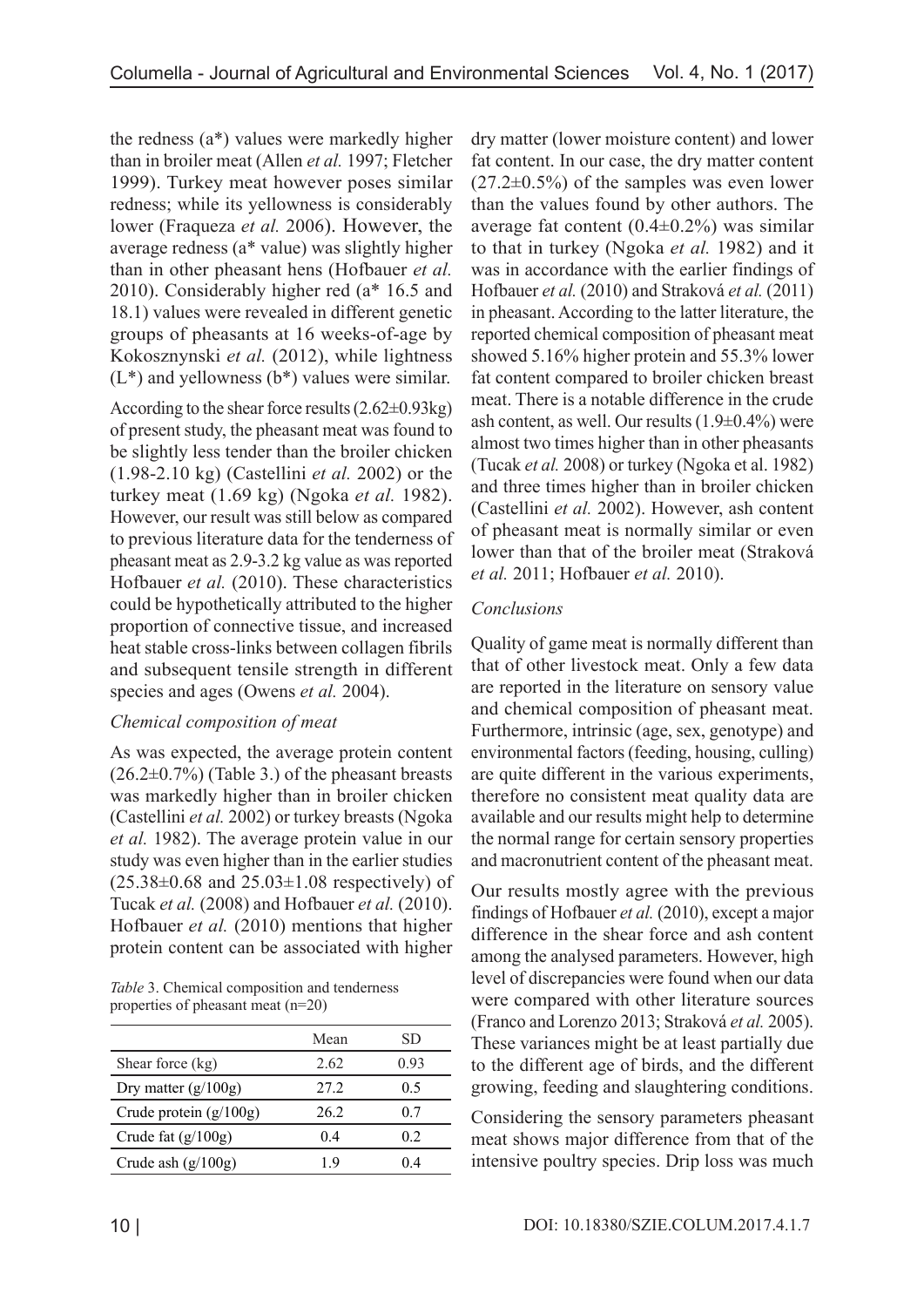higher and as juiciness of the meat is determined by its water holding capacity, juiciness is poor for pheasant meat. This finding agrees with the results of tenderness analysis, with higher shear force. Finally, our colour results have confirmed that game meat is more red than the meat of other domesticated avian species.

It was proven in our experiment, that pheasant breast meat has low fat and high protein content. However, crude ash data are quite contradictory. To clarify the reason of the variance among the different literature data further research is to be done. Altogether, pheasant meat is different in its sensory attributes and chemical composition from the meat of commercial poultry species, but it is a good candidate to fit in the human nutrition as it has good protein, low fat content and preferable red colour. To increase its consumption further analysis of quality traits and the influencing factors is needed.

### **Acknowledgement**

The present study was supported by the Research Centre of Excellence 9878-3/2016 FEKUT grant.

## **References**

- Aidoo, K. E., Haworth, R. P. (1995). Nutritional and chemical composition of farmed venison. Journal of Human Nutrition and Dietetics. **8**: 441-446.doi: http://dx.doi.org/10.1111/j.1365-277X.1995.tb00339.x
- Allen C. D., Russel S. M., Fletcher D. L. (1997). The relationship of broiler breast meat color and pH to shelf-life and odor development. Poultry Science. **76**: 1042-1046. doi: http://dx.doi.org/10.1093/ps/76.7.1042
- Bendall J. R. (1988). A review of the relationship of pH with physical aspects of pork quality. Meat Science. **24**: 85- 126. doi: [http://dx.doi.org/10.1016/0309-1740\(88\)90052-6](http://dx.doi.org/10.1016/0309-1740(88)90052-6)
- Castellini C.,Mugnai C., Dal Bosco A. (2002). Effect of organic production system on broiler carcass and meat quality. Meat Science. **60**: 219-225. doi: [http://dx.doi.org/10.1016/S0309-1740\(01\)00124-3](http://dx.doi.org/10.1016/S0309-1740(01)00124-3)
- CIE (Commission Internationale de l'Eclairage). 1976. Recommendations on uniform color spaces-color difference equations, Psychometric Color Terms. Supplement No. 2 to CIE Publications No. 15 (E-1.3.1.) 1978, 1971/ (TC-1-3). Commission Internationale de l'Eclairage, Paris, France.
- Crawford, M. A. (1968). Fatty-acid ratios in free-living and domestic animals. Possible implications for atheroma. The Lancet,29**1 (7556)** 1329-1333. doi: [https://doi.org/10.1016/s0140-6736\(68\)92034-5](https://doi.org/10.1016/s0140-6736(68)92034-5)
- Csányi, S., Kovács, I., Csókás, A., Putz, K. and Schally. G. (ed.) (2016). Vadgazdálkodási Adattár 2015/2016. vadászati év. Országos Vadgazdálkodási Adattár, Gödöllő.
- Dannenberger D., Nuernberg G., Nuernberg K., Hagemann E. (2013): The effects of gender, age and region on macro- and micronutrient contents and fatty acid profiles in the muscles of roe deer and wild boar in Mecklenburg-Western Pomerania (in Germany). Meat Science. **94:**39-46. doi: [https://doi.org/10.1016/j.meats](https://doi.org/10.1016/j.meatsci.2012.12.010)[ci.2012.12.010](https://doi.org/10.1016/j.meatsci.2012.12.010)
- Fletcher D. L. (1999). Broiler breast meat color variation, pH, and texture. Poultry Science **78:** 1323-1327. doi: <https://doi.org/10.1093/ps/78.9.1323>
- Franco D., Lorenzo M. (2013): Meat quality and nutritional composition of pheasant (Phasianus colchicus) reared in an extensive system. British Poultry Science **54**: 594-602. doi: [https://doi.org/10.1080/00071668.2013.828](https://doi.org/10.1080/00071668.2013.828195) [195](https://doi.org/10.1080/00071668.2013.828195)
- Fraqeza M. J., Cardoso A. S., Ferriera M. C. and Barreto A. S. (2006). Incidence of pectoralis major turkey muscle with light and dark color in a Portuguese slaughterhouse. Poultry Science 85: 1992-2000. doi: [https://doi.](https://doi.org/10.1093/ps/85.11.1992) [org/10.1093/ps/85.11.1992](https://doi.org/10.1093/ps/85.11.1992)
- Hofbauer D., Smulders F. J. M., Vodnansky M., Paulsen P., El-Ghareeb W. R. (2010): A note on meat quality traits of pheasants (Phasianus colchicus) European Journal of Wildlife Research **56**: 809-813. doi: [https://doi.](https://doi.org/10.1007/s10344-010-0396-7) [org/10.1007/s10344-010-0396-7](https://doi.org/10.1007/s10344-010-0396-7)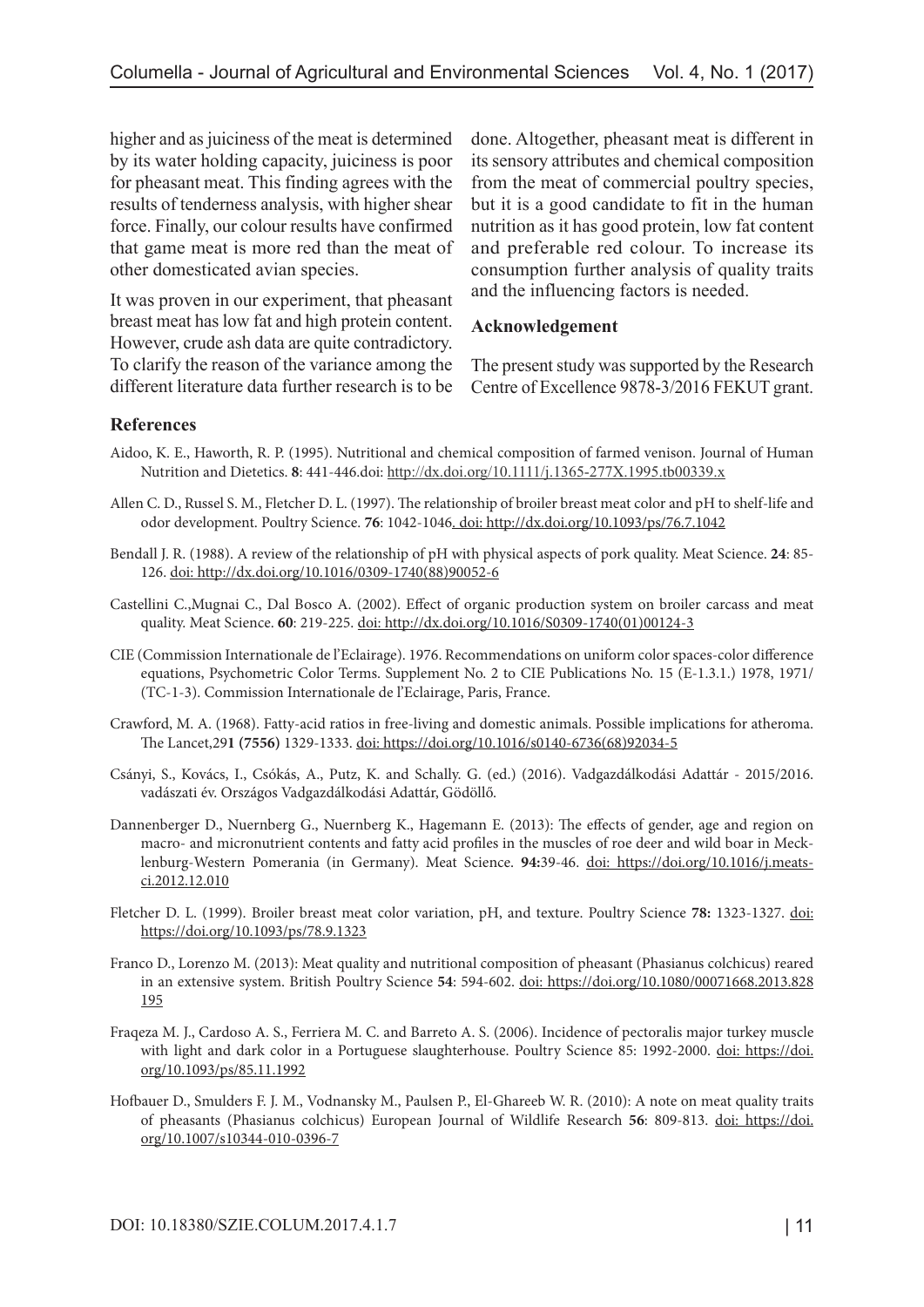- Hofmann K. (2004): What is quality? Definition, measurement and evaluation of meat quality. Meat Focus International. **3**:73-82.
- Honikel K. O. (1998): Reference methods for the assessment of physical characteristics of meat. Meat Science **49**: 4. 447–457. doi: [https://doi.org/10.1016/s0309-1740\(98\)00034-5](https://doi.org/10.1016/s0309-1740(98)00034-5)
- Kuzniacka J., Adamski M. (2010): Growth rate of body weight and measurements in pheasants reared up to the 24<sup>th</sup> week of life. Archiv für Tierzucht **53**: 360-367.
- Kokoszynski D. Bernaczki Z., Duszynski L. (2012): Body conformation, carcass composition and physicochemical and sensory properties of pheasants of different origin. Czech Journal of Animal Science **57**:115-124.
- Lesiak M. T., Olsoqb D. G., Lesiak C. A. and Ahd D. U. (1996) Effects of post mortem temperature and time on the water-holding capacity of hot-boned turkey breast and thigh muscle. Meat Science. **43**: 51-60. doi: [https://doi.](https://doi.org/10.1016/0309-1740(95)00062-3) [org/10.1016/0309-1740\(95\)00062-3](https://doi.org/10.1016/0309-1740(95)00062-3)
- Mach N., Bach A., Velarde A. and Devant M. (2008). Association between animal, transportation, slaughterhause practice and meat pH in beef. Meat Science. 78: 232-238. doi: <http://dx.doi.org/10.1016/j.meatsci.2007.06.021>
- MSZ 5874/8-78. Hungarian National Standard. Analytical methods for meat products Protein analysis [In Hungarian].
- MSZ ISO 1442:2000: Hungarian National Standard. Analytical methods for meat products Analysis of moisture content [In Hungarian].
- MSZ ISO 1443:2002: Hungarian National Standard. Analytical methods for meat products Analysis of total fat content [In Hungarian].
- MSZ ISO 936. Hungarian National Standard. Analytical methods for meat products Analysis of crude ash content [In Hungarian].
- Ngoka D. A., Froning G. W., Lowry S. R. and Babji A. S. (1982). Effect of sex, age, preslaughter factors and holding conditions on the quality characteristics and chemical composition of turkey breast muscles. Poultry Science. 68: 1996-2003. doi: https://doi.org/10.3382/ps.0611996
- Owens C.M., Cavitt L.C., Meullenet JF.C. (2004): Tenderness evaluation in poultry meat. Proceedings of the 57<sup>th</sup> American Meat Science Association Reciprocal Meat Conference. Lexington, KY, USA. pp. 115-121.
- Piaskowska N., Daszkiewicz T., Kubiak D., Janiszewski P. (2015):The effect of gender on meat (*Longissimus Lumborum* muscle) quality characteristic in fallow deer (*Dama dama L.)* Italian Journal of Animal Science **14**: 389-393. doi:<https://doi.org/10.4081/ijas.2015.3845>
- Purchas R.W., Triumf E.C, Egelandsdal B. (2010): Quality characteristics and composition of the longissinus muscle in the short loin from male and female farmer red deer in New Zealand. Meat Science. **86**: 505-510. doi: <https://doi.org/10.1016/j.meatsci.2010.05.043>
- Razmaité V., Siukscius A., Pileckas V., Svirmickas G.J. (2015): Effect of different roe deer muscles on fatty acid composition in intramuscular fat. Annals of Animal Science **15**: 775-784. doi: [https://doi.org/10.1515/aoas-](https://doi.org/10.1515/aoas-2015-0012)[2015-0012](https://doi.org/10.1515/aoas-2015-0012)
- Saeki K., Kumagai H. (1990): Nutritional composition of tissues of wild and bred pheasants. Journal of Food Hygiene Society of Japan **31**: 522-526. doi:<https://doi.org/10.3358/shokueishi.31.522>
- Severin K., Mašek T., Horvatek D., Konjević D., Janicki Z., Cvrtila Ž., Kozačinski L., Hadžiosmanovič L. and Barić-Rafaj R. (2006). The effects of castration on the growth parameters, carcass yield and meat chemical composition of intensively reared common pheasant (Phasianus colchicus colchicus L.). Italian Journal of Animal Science. **5**: 213-219. doi: <http://dx.doi.org/10.4081/ijas.2007.213>
- Smanko T., Góreczka J., Korzeniowska M., Maliski A., Eeremenko E. (2007): Comparison of chosen quality parameters of meat from wild boar and domestic pigs. Polish Journal of Food and Nutrition Science **57**:523-528.